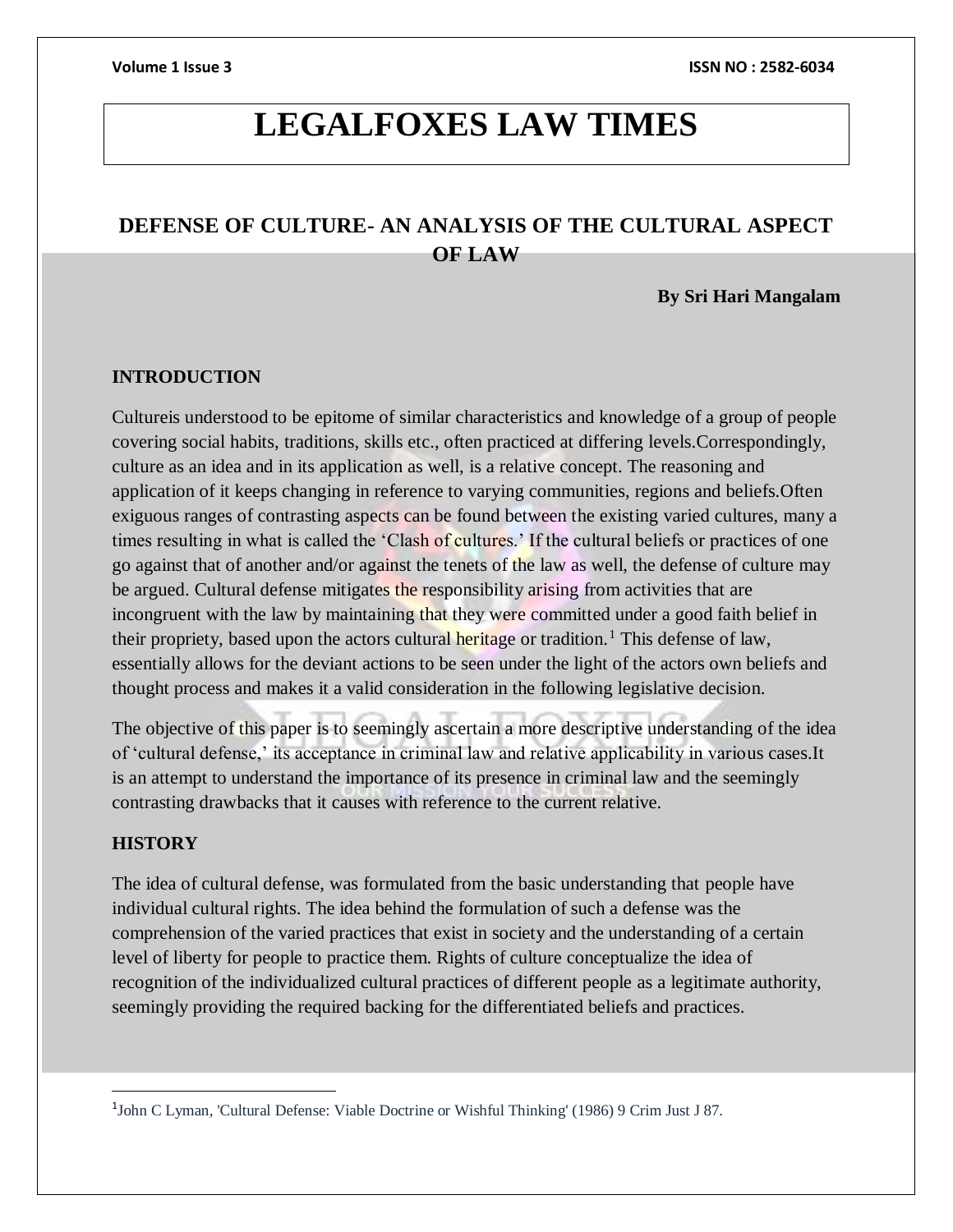#### **Volume 1 Issue 3 ISSN NO : 2582-6034**

Nonetheless, the state or institutional authoritiesgenerally don't have an obligation to recognize cultural rights in an absolute sense. A sense of factoring is required to ascertain which cultural practices or the rights to what extent must be allowed so as to qualitatively ascertain its applicability in the eyes of the state. A similar understanding exists for Cultural defense as well with the addition of another factor which is the consideration that no other more important countervailing reason exists so as to negate the recognition of the practice. 2

Correspondingly, the essential idea of cultural defense is not just to protect rights, but in a more specific sense, attempt to protect the individual cultures of the people. It is often seen as a tool to formulate the perspective of all parties, in a seemingly formative understanding of a clash of cultures. It is a response mechanism which allows for the perspective of the minority practice, tradition or culture to be brought forth as a recognized view and not just harp on the prominence ofthe perspectives of the dominant parties. It felicitates recognition of parties which lack power and systematic representation. This is the comprehensive understanding behind formulating an idea of a defense of culture.

Moreover, the origin of this defense is justified in the same manner as that of Culture itself. The idea of culture was the recognition of the varied interests of the people which when accepted by a good number formulates into fundamental practices or beliefs. Therefore, it can be ascertained that Culture as a comprehensive concept, originated only through the recognition of individualism. Similarly, the defense of culture in its self has similar roots or has been formed from a recognized extension of similar ideas. The defense of culture is essentially a 'protection of the idea of origin' used for the formation of culture itself. Accordingly,cultural defense originated as an attempt of the conclusive protection of the origin of culture itself and the congruent right of its practice.

### **EMERGING TREND**

The existence of a defense of culture or the extents to which it can mitigate responsibility for a criminal action has varying levels of debate surrounding it. There exist a range of diverse opinions; some in favor of allowing Culture as a valid precative in the considerations of law whereas some are hard lined against the existence of such a concept in the judicial decisionmaking process. A large number of scholars and researchers have opined on the particular avenue of debate.The extensive deliberations have allowed the formation of concrete outlooks for both viewpoints.

GAL FO

A few in favor of the principle are as such:

*a) Multiculturalism* 

l

<sup>2</sup> 'Cultural Defense - An Overview | Sciencedirect Topics' (*Sciencedirect.com*, 2020) <https://www.sciencedirect.com/topics/computer-science/cultural-defense> accessed 28 March 2020.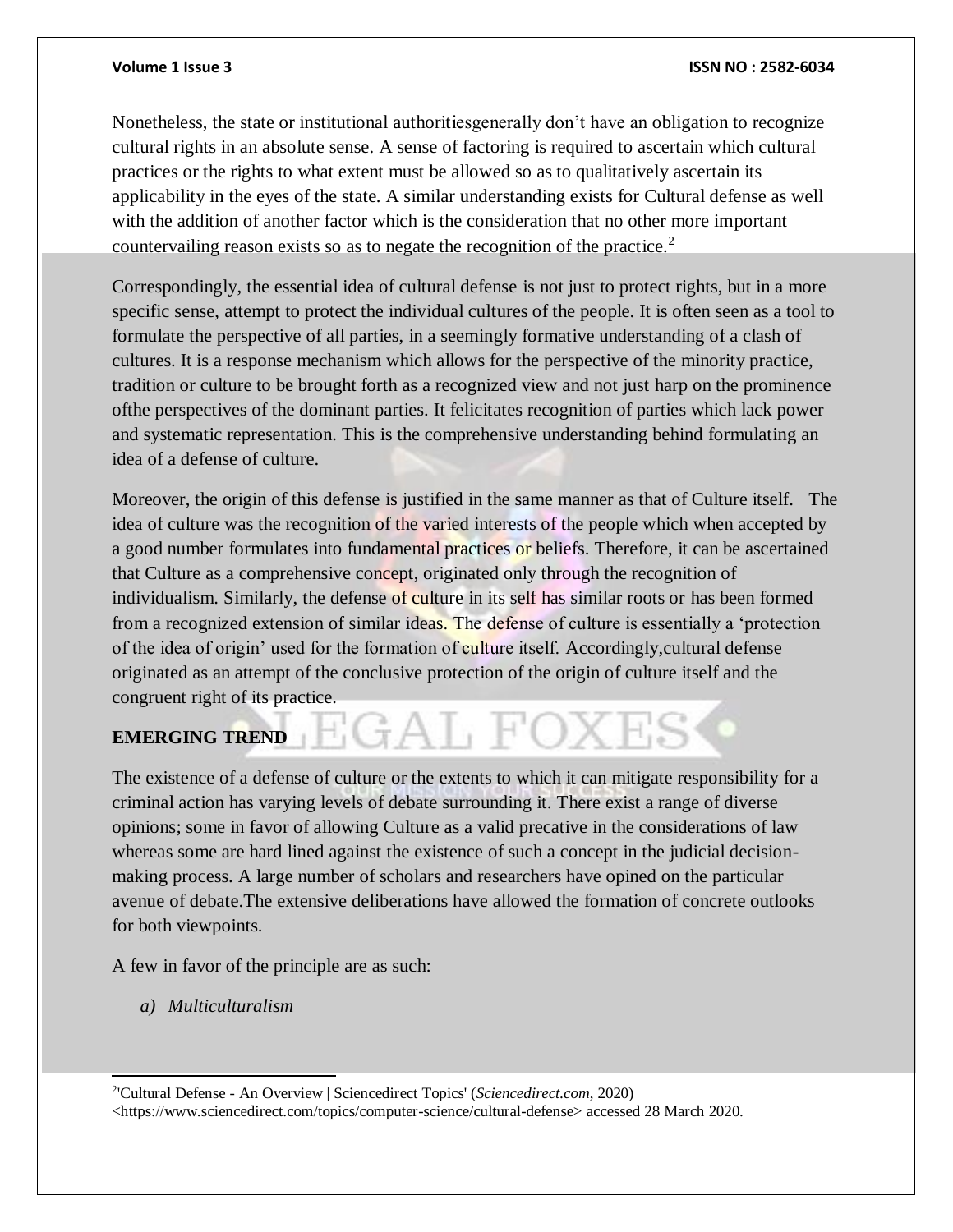Many scholars in favor of the applicability of cultural defense have put forth the argument of Multi culturalism.

The multicultural movement promotes respect for the varied cultures and advocates for pollical, social and legal change to allow ethnic and cultural minorities to be respected and to be allowed to develop and protect their culture.<sup>3</sup>

It essentially promotes contemporary discourse based on how to respond to cultural and religious discourse in an attempt to facilitate the existence of all the different types of cultures and practices. <sup>4</sup>

However, the idea of cultural defense was raised in court long before the proponent of Multiculturalism<sup>5</sup> and many multicultural scholars do not even address the perspective of defense of culture, treating the two concepts as individual topics of debate.

The logic behind the ones advocating for multiculturalism to not incorporate the defense of culture in their arguments is the recognition that most cultural practices should not be validated as they often limit individual liberty within their own practices and are, to varying degrees gender biased. <sup>6</sup> This reasoning is the fundamental idea behind not incorporating cultural defense as an aspect of argument for Multiculturalism.

*b) Individual Justice* 

This principle is essentially based around the idea that different people blamed for similar instances and identified for crimes within the same ambit should be meted out punishments not under a similar stance but punishments formed on the basis of relative moral culpability. The principal essentially considers mitigating the circumstances of the wrongdoer.<sup>7</sup>

The sine qua non understanding of the idea is that it's an extension of the practice of presenting the facts of the case or the relative happenings under the light of the wrongdoers understanding of criminality, morality and deviation during the sentencing phase. The advocates of individual justice under the same comprehension aim to extended the guilt phase.

The argument essentially is that the motive behind committing an action must be given an important consideration which means that motive must be considered while adjudicating

5 *Id.* 

 $\overline{a}$ 

<sup>3</sup>Tamar Tomer-Fishman, 'Cultural Defense, Cultural Offense, Or No Culture At All: An Empirical Examination Of Israeli Judicial Decisions In Cultural Conflict Criminal Cases And Of The Factors Affecting Them' (*Scholarlycommons.law.northwestern.edu*, 2010)

<sup>&</sup>lt;https://scholarlycommons.law.northwestern.edu/cgi/viewcontent.cgi?article=7354&context=jclc> accessed 28 March 2020.

<sup>4</sup> 'Multiculturalism (Stanford Encyclopedia Of Philosophy)' (*Plato.stanford.edu*, 2010)

<sup>&</sup>lt;https://plato.stanford.edu/entries/multiculturalism/> accessed 28 March 2020.

<sup>6</sup> ALISON RENTELN, THE CULTURAL DEFENSE (2004)

<sup>7</sup> RENTELN, supra note 6, at 187-89; DorianeLambelet Coleman, Individual Justice Through Multiculturalism: The Liberals' Dilemma, 96 COLUM. L. REV. 1093, 1122 (1996); Renteln, supra note 3, at 439-40; Note, supra note 3, at 1298-311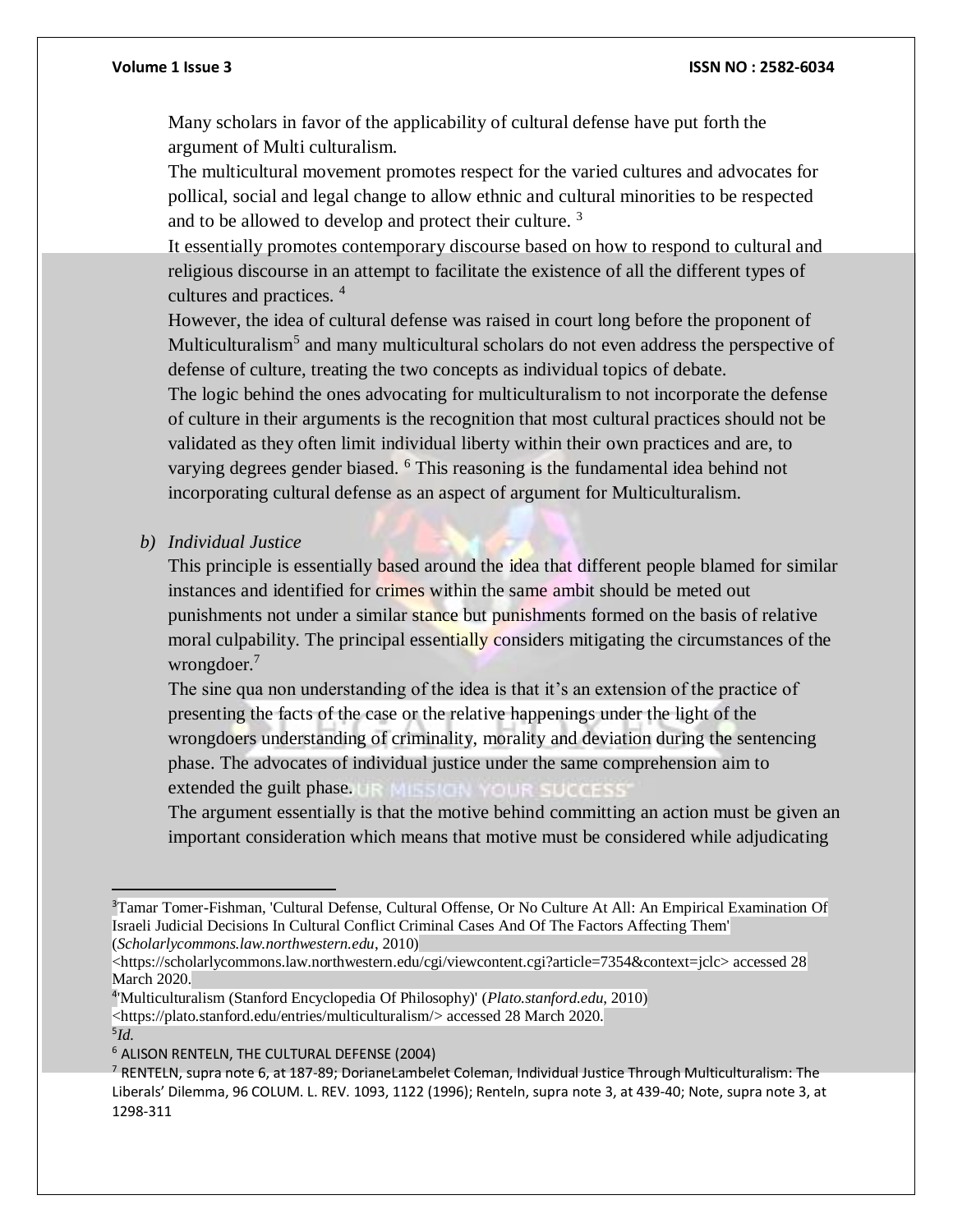crime and the following punishment so as to allow a wrongdoer to be punished only as much as their actions deserve.<sup>8</sup>

The principle is argued on the substantive belief that an accused should be allowed to present his moral views on the criminal stand.The moral standings may differ from the legal fundamentals, where the pertained legal liability might differ from what the accused's understanding of moral liability will be, hence it will be in contradiction with the understanding of Mens-rea and supposed criminal culpability.

*c) Principle of equality* 

An idea in favor of cultural defense is that it promotes the tenets of equality i.e., it allows the fundamental aspect or is a provision for the extension of this aspect that everyone is equal before the eyes of law. The idea of cultural defense and its use is the enforcement of this right and its allowance for everyone, no matter if they are from a minority culture or an ethnic group which lacks substantial representation.

The principle of cultural defense is that it allows the same amount of protection that is guaranteed to the dominant communities whose cultures are reflected in law, to those who often don't have such recognition of their practices.

It allows for the evaluation of differentiated actions according to the individual aspects of the cultural code.<sup>9</sup> The reference is made in recognition of the communal aspects that members of society often have which fundamentally corresponds to their idea or comprehension of morality which then transitions into crime as well and allows the acknowledgement of these individual understandings to correspond in the functioning of law so as to maintain equality.

This argument in principle covers the lack of recognition of cultural differences in the practice of legal identity of the cultural conflict cases.

Though a lot of factors work towards defining such a provision as a part of legal jurisprudence. Many elements delineate its presence as well: **YOUR SUCCESS'** 

*a) The feminist perspective* 

This perspective is also formed on an understanding of equality; however, the application is quite different from that covered in the arguments in favor of cultural defense. The understanding put forth here is that everyone is equal in the eyes of law regardless of their cultural identities or practices. The feminist perspective on this ground has criticized the defense of culture through the comprehension that the acknowledgment of cultural identities in the rule of law allows for punishment of crime doers who commit acts of deviance against women and children to be mitigated.

<sup>8</sup>Renteln, supra note 3, at 442-44.

<sup>9</sup> James J. Sing, Culture as Sameness: Toward a Synthetic View of Provocation and Culture in the Criminal Law, 108 YALE L.J. 1845, 1879-80 (1999); Michael Winkelman, Cultural Factors in Criminal Defense Proceedings, 55 HUM. ORG. 154, 155 (1996)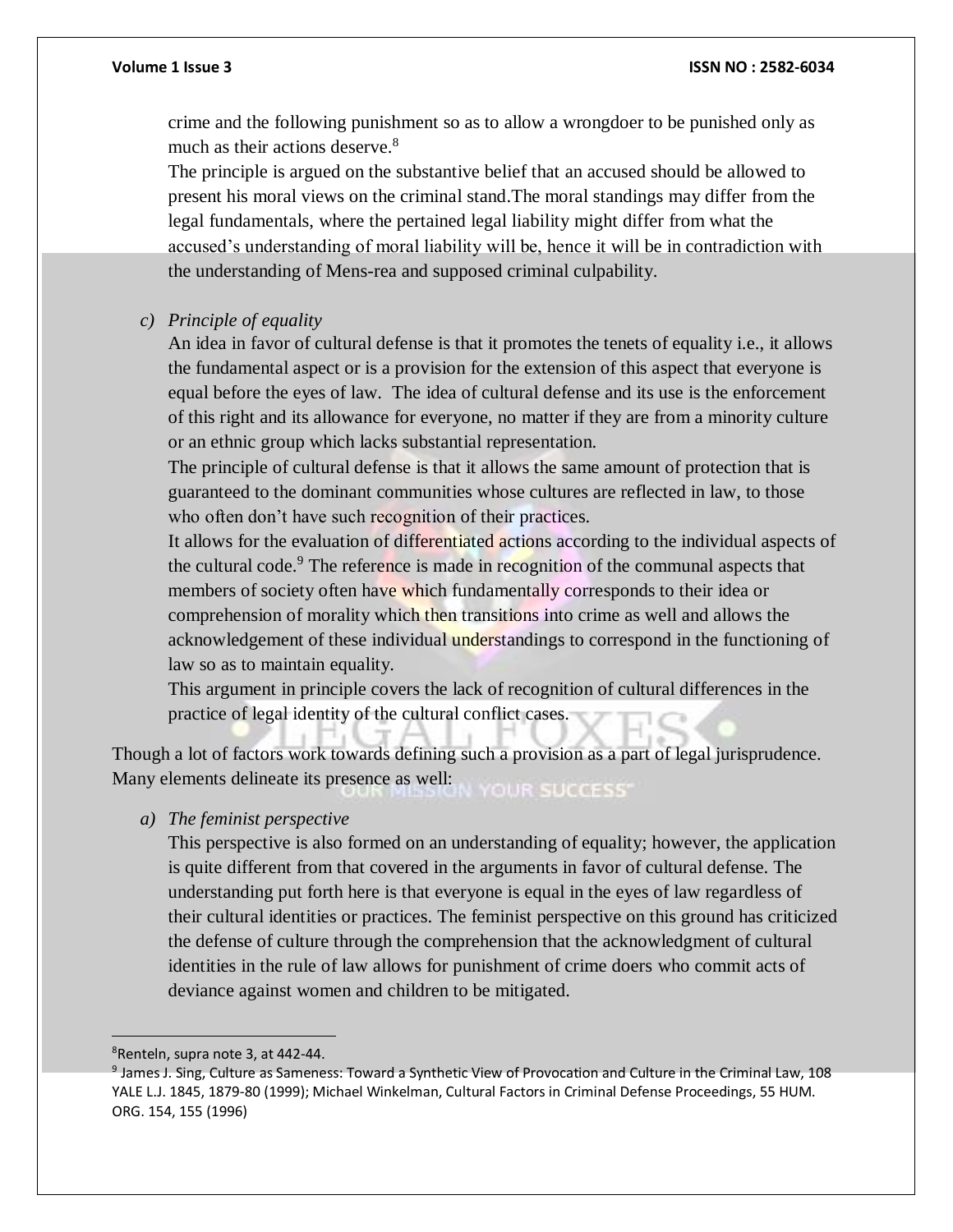l

#### **Volume 1 Issue 3 ISSN NO : 2582-6034**

The basic argument is that if the fundamentals of law are allowed to be tarnished by the acknowledgement of cultural practices and differences it would lead to in a direct or indirect manner allowing the condonation of practices that are carried out against women and will act as a subservient for the violation of their rights, leading on to diluting the deterrent affect the law plays out in society. <sup>10</sup>

However, the feminist understanding of cultural defense has been criticized from the varied fortieths of the feminist movement itself. The feminist's woman who are of color criticize this stance through the argument that often this understanding ignores the cultural and racial oppression that is underwent by women in communities of culture. The argument is that such an understanding of feminism is a formulation of elitist feminists and ignores the rights of women who are oppressed based on their gender as well as culture.

#### *b) Uniform application of Law*

The law as formed through as a tool for the maintenance of public order and to enforce the fundamental rights of all citizens. Its application, in an understanding of equitabilityis understood to be the same for everyone within its ambit, its tenets hold true and applicable over everyone who is a legal citizen uniformly.

However, with the acknowledgement of a defense of culture the aspect of uniform application of law will be fundamentally challenged. Cultural defense calls for the viewing of crime not just from a subjective perspective but its entailment extends to the understanding that crime should be analyzed from the perspective of the accused and the rules of law should be applied with reference to the accused's understanding of motive, knowledge and intention.

The subjective interpretation of crime and criminal law might seem like a fair standard for criminal decision and that the applicability of cultural defense might appear to be balanced.

Having said that, its of extreme importance to show the limitations of such an understanding of criminal law which might not be so apparent:

i) Justice in its true sense in society requires for the treatment of all members, equally in the eyes of law. The practice of allowing individual interpretations of law and the analysis of law in reference to differentiated analysis of law would lead to the basic tenet of justice being uniform getting sidelined. Separated understandings of law In its practice establishes inequitable and nonuniform applicability and entails the dilution of the cardinal cognizance of Justice.

<sup>10</sup> 0 See Alice J. Gallin, The Cultural Defense: Understanding the Policies Against Domestic Violence, 35 B.C. L. REV. 723, 743-44 (1994); Okin, supra note 7, at 18-20.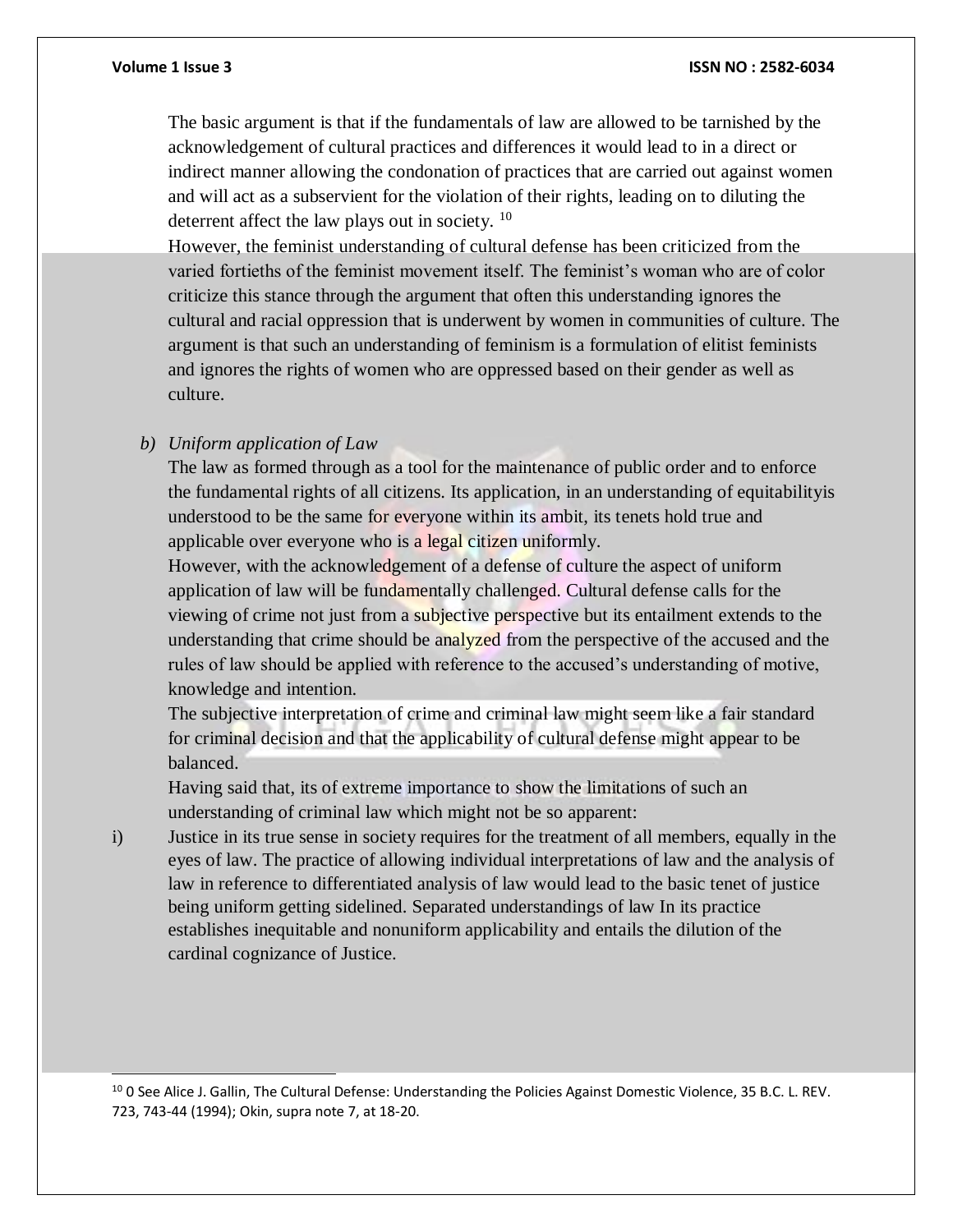ii) The maintenance of public order in a society which is extremely diverse requires the imperative understanding of a single and unified rule of law. It is essential that a single rule of law is recognized and is made applicable so as to prevent anarchy and disorder.<sup>11</sup>

### *c) Preferential Treatment*

The major argument of scholars who are in favor of a recognition of cultural defense is that it would allow for a more equal application of law. However, the idea that is oft ignored is that the defense of culture treats the cultural interpretation of a man who has not yet been truly assimilated with the general tenets of society as above the basic and majoritarian understanding of law. It allows for the individual to argue with the most synchronized understanding of law in protection of its rights which in an objective sense if allowed would lead to the destruction of the majoritarian understanding and would set the precedence to allow certain individuals to be treated preferentially with respect to the majority.

The simplistic comprehension for a legal system to function properly and without any formulative breakages is that every citizen is required to know as well as obey the established law.<sup>12</sup> If a comprehensive defense such as that of culture is allowed to challenge the exhaustive understanding of law, it would lead to the systematic breakdown of the legal system with its basic tenets being challenged at every step, allowing for certain individuals to be treated differentially and in a conclusively biased manner than most others.

The acknowledgement of such a defense in the criminal legal system would be a most inequitable one leading to the legal systems formulations based on equality and fairness being challenged and to a certain extent sidelined.

In conclusion, a formulative understanding of the scholars against the recognition of cultural defense in criminal law is that in order to have a culturally pluralistic society we must reject a substantive cultural defense. $13$ 

**OUR MISSION YOUR SUCCESS'** 

### **CONCLUSION**

<sup>&</sup>lt;sup>11</sup> Deputy District Attorney Lauren L. Weis, the prosecutor in the California People v. Kimura case, reasoned that "[y]ou're treading on such shaky ground when you decide something based on a cultural thing because our society is made up of so many different cultures. It is very hard to draw the line somewhere, but they are living in our country and people have to abide by our laws or else you have anarchy." Spencer Sherman, Legal Clash of Cultures, NAT'L L.J., Aug. 5, 1985, available in LEXISNEXIS, Genfed Library, NTLAWJ File (quoting Deputy District Attorney Lauren L. Weis).

 $12$  See Julia P. Sams, Comment, The Availability of a "Cultural Defense" as an Excuse for Criminal Behavior, 16 GEoRGIA J. INT'L & COMP. L. 335 (1986).

<sup>&</sup>lt;sup>13</sup> See Malek-MithraSheybani, Comment, Cultural Defense: One Person's Culture Is Another's Crime, 9 Loy. L.A. INT'L &Coep. LJ. 751, 779 (1987);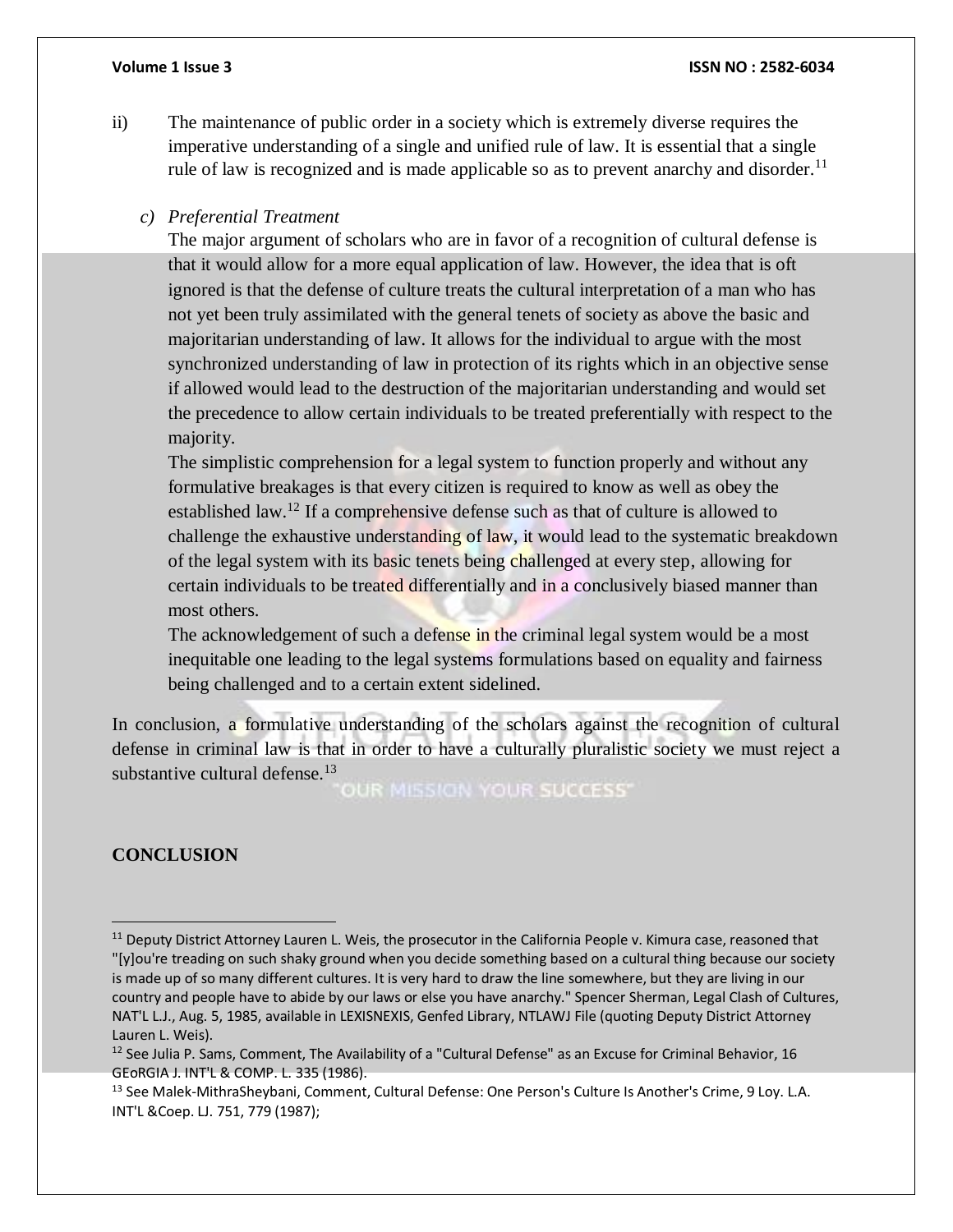#### **Volume 1 Issue 3 ISSN NO : 2582-6034**

The formulative idea that is of debate in the whole issue of cultural defense can be summarized as the question that, "How should the law treat a wrong committed by one who does not realize that he has committed a crime?"

The two perspectives, both against and in favor have arguments systematically formed along this question and base their ideas as a formulative answer.

In an attempt to summarize the arguments of those in favor of having a defense of culture in criminal law can be said to be established as through the foundational understanding that in order for the law to be equitable and fair, a subjective perspective of the acts of those who deviate from the law must be referred to for an understandingof their motives, to evaluate whether there was an intent to commit the said consequences and if they had the knowledge element so required and quantified in order to ascertain culpability for a crime.

On the other hand the arguments of scholars opposed to establishing a defense of culture in crime can be summarized under a few basic tenets being; Holding the accountable liable as according to the blackletter of law and nothing beyond and beneath it, having a uniform and substantial understanding of rules applicable to one and all and the comprehension of a more equitable application of the law without allowing for preferential treatment of anyone, with their being a fair application of law throughout.

In analyzing both the perspectives and the points put forth in the arguments it can be ascertained that all of the issues raised are substantial in nature and none can be ignored. However, it is also quite easily ascertainable that the points of argument are not always complete or are often losing out on covering some essential subject matter that could question or often even negate their reasoning.

It is important that we analyze the arguments in reference to the whole subject matter without leaving out any issue.

#### **ON YOUR SUCC**

There's no doubt that its extremely important for an equitable practice of law to allow for the individual cultural perspectives of those who commit deviant actions, so as to understand the mental design of the said individual in question, while performing the act. Correspondingly, it is also important that we understand that individualism in law can lead to the breakdown of the most basic tenets of the legal system i.e., equal law for all. An of this perspective can hamper public order held upon the principles of law which in their capacity are functional and formulative and have a more objective applicability.

In perspective of these opinion and in order to derive amore comprehensive answer dealing with all sides of the argument when it comes down to whether a person should be allowed to mitigate his culpability in respect to having a defense of culture should in an objective viewpoint be left to an understanding and analysis of circumstantial evidence.